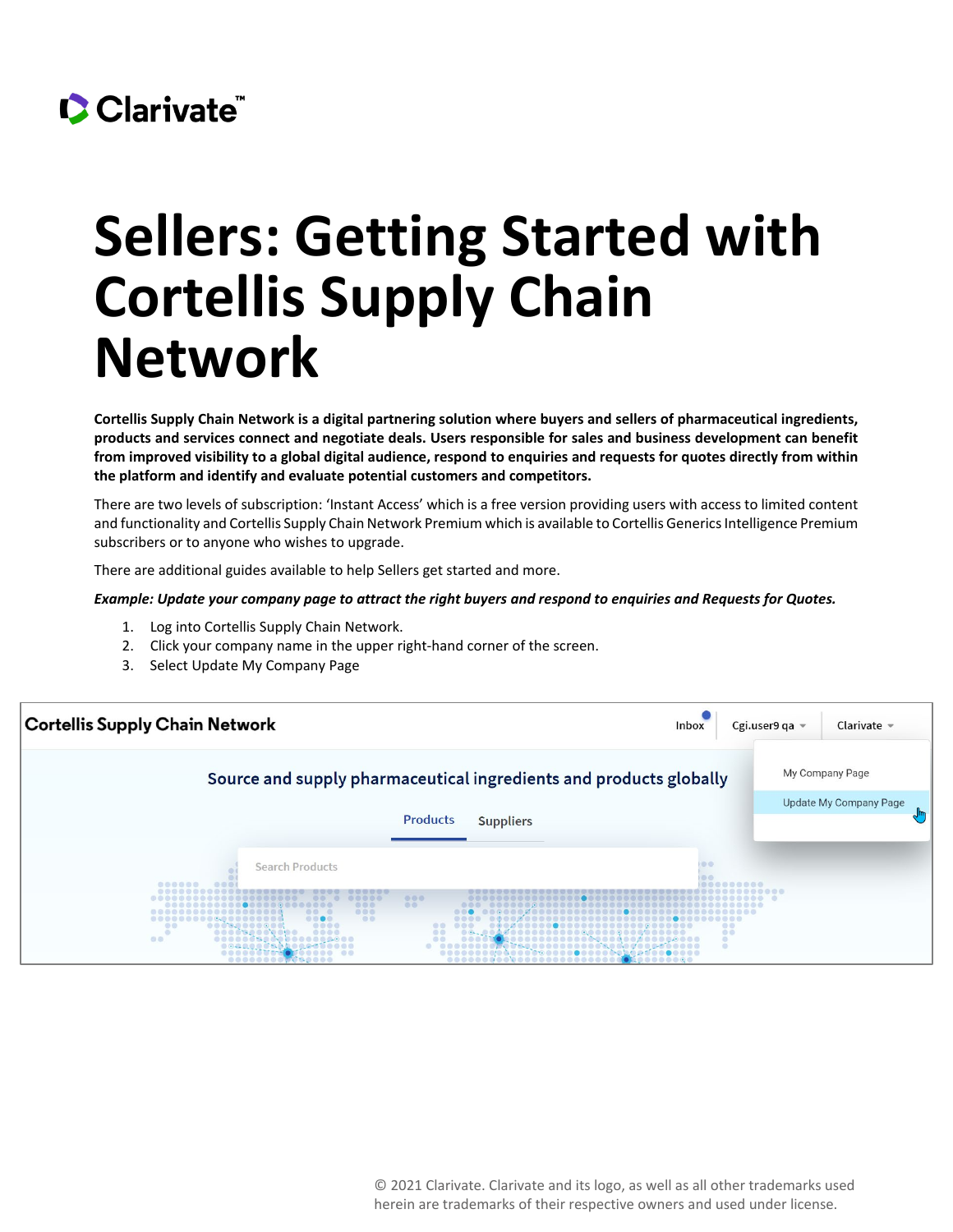

4. Update your company's Address, Subsidiary Type, Manufacturing Capabilities, Products and more.

| <b>Cortellis Supply Chain Network</b>                                                        |                       |                                                          | Cgi.user9 qa =<br>Clarivate $\sim$<br><b>Inbox</b>                                             |
|----------------------------------------------------------------------------------------------|-----------------------|----------------------------------------------------------|------------------------------------------------------------------------------------------------|
| <b>Update My Company Page</b><br>Regulatory Information<br><b>Product List</b><br>Profile    |                       |                                                          | Click your Inbox to see and<br>respond to Requests for Quotes<br>(RFQs). Scroll to learn more. |
| General                                                                                      |                       | <b>Manufacturing Capabilities</b>                        |                                                                                                |
| <b>Subsidiary Name</b><br>Select from the tabs to<br>e Clarivate<br>update more information. | $\odot$ No<br>Yes     | <b>Contract Manufacturing Organization (CMO / CDMO)?</b> |                                                                                                |
| <b>Corporate Group Name</b>                                                                  | <b>Small Molecule</b> | 2 items selected                                         | ٠                                                                                              |
| e Clarivate                                                                                  | <b>Biologic</b>       | None selected                                            |                                                                                                |
| <b>Subsidiary Type</b>                                                                       | <b>Finished Dose</b>  | None selected                                            | ÷                                                                                              |
| API Manufacturer                                                                             | Other                 | None selected                                            | $\overline{\phantom{a}}$                                                                       |
| $\Box$ Finished Dose Manufacturer                                                            |                       |                                                          |                                                                                                |
| $\Box$ CRO                                                                                   | <b>Other Services</b> |                                                          |                                                                                                |
| $\Box$ Other Subsidiary                                                                      |                       |                                                          |                                                                                                |
| $\Box$ Excipients Manufacturer                                                               | None selected         |                                                          | $\overline{\phantom{a}}$                                                                       |
| $\Box$ Fine Chemicals Manufacturer                                                           |                       |                                                          |                                                                                                |

5. You can also create up to two alerts to be displayed on your home screen for the data you select – for example, when Supply Issues or Drug Shortages are reported.

|     | <b>Company Alerts</b><br>Add up to 2 alerts to display on your company page |                        |                     |                             |
|-----|-----------------------------------------------------------------------------|------------------------|---------------------|-----------------------------|
| 1st | <b>No Alerts Reported</b><br>▼                                              |                        |                     |                             |
|     | $\lambda$<br>No Alerts Reported                                             |                        |                     | Click Save Changes when you |
|     | Supply Issues                                                               |                        |                     | are finished editing your   |
|     | Drug Shortage                                                               |                        |                     | page.                       |
|     | Export Ban                                                                  |                        |                     |                             |
|     | Change in Research Focus                                                    | <b>Discard Changes</b> | <b>Save Changes</b> |                             |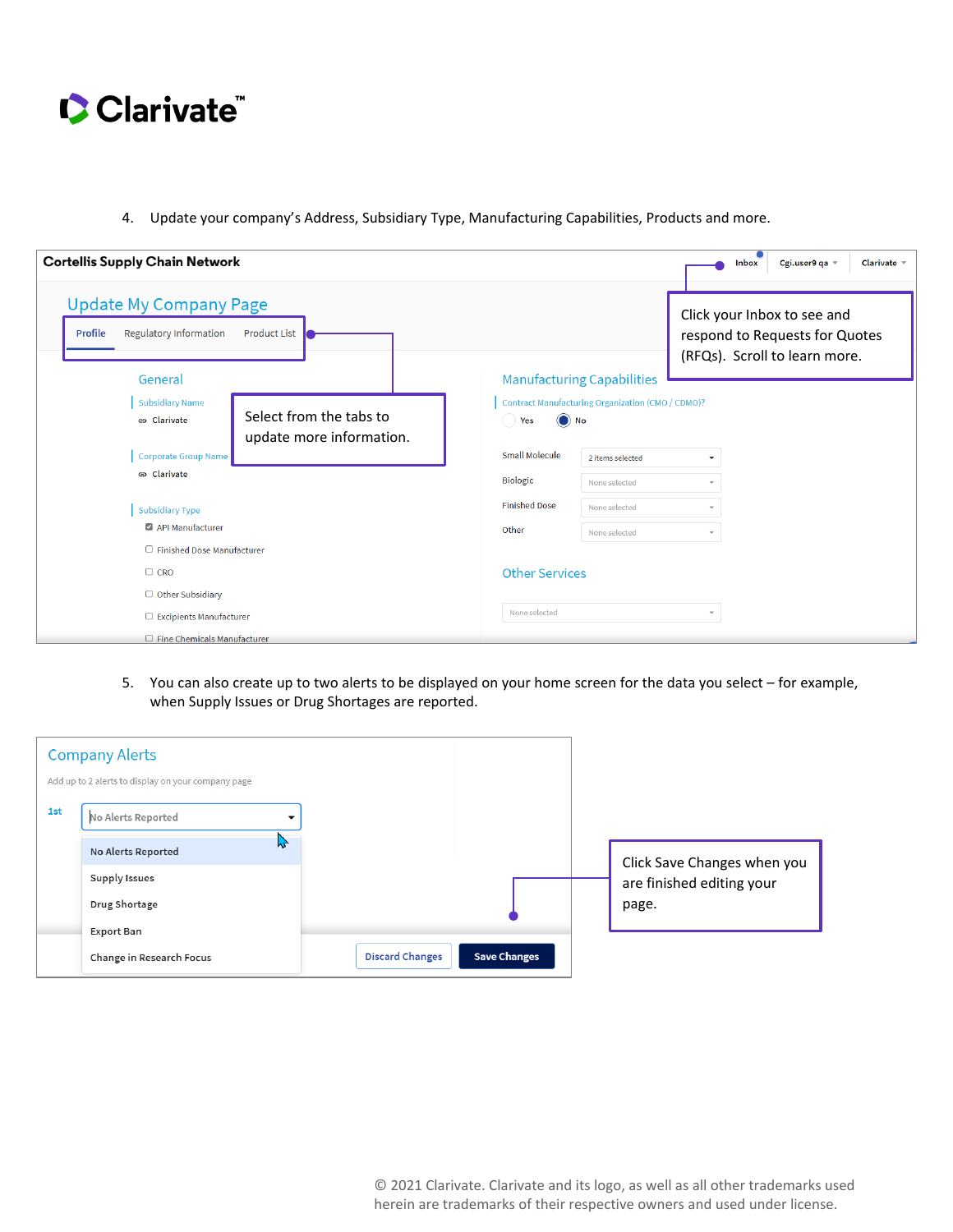

6. To view your Requests for Quotes (RFQ's) from buyers, click on your Inbox and select an item to view and respond with a message or Quote.

| Cortellis Supply Chain Network                            |                                                              | $\bullet$<br><b>Inbox</b>                      | Cgi.user9 qa = | Clarivate $\sim$ |
|-----------------------------------------------------------|--------------------------------------------------------------|------------------------------------------------|----------------|------------------|
| Inbox<br>My requests and quotes Enquiries                 |                                                              |                                                |                |                  |
| <b>Cortellis</b><br>Product aspirin<br>Quantity 50 kg     | system message 7/19/2021, 11:14:26 AM<br>New RFQ Submitted   | <b>Status</b><br><b>RFQ</b> - Pending Response |                |                  |
| <b>Cortellis</b><br>Product aspirin<br>Quantity 210 doses | system message 7/19/2021, 8:53:01 AM<br>Quote Accepted       | <b>Status</b><br><b>Quote Accepted</b>         |                |                  |
| <b>Cortellis</b><br>Product aspirin<br>Quantity 190 doses | qa Cgi.user9   Clarivate 7/19/2021, 8:48:38 AM<br>now submit | Status<br><b>RFQ Declined</b>                  |                |                  |

- 7. Type in the reply window to chat with the potential buyer.
- 8. Select Open RFQ to see the full request.

| <b>Cortellis</b>                      |                                               | <b>New RFQ Submitted</b>                                                                                                 |
|---------------------------------------|-----------------------------------------------|--------------------------------------------------------------------------------------------------------------------------|
| <b>Deal Summary</b>                   |                                               | qa Cgi.user9   Clarivate<br>4:44:53 PM<br>[QC]<br>Thank you for your request. I'll get back to you within the next week. |
| Product                               | aspirin                                       |                                                                                                                          |
| Quantity<br><b>Status</b>             | <b>50 kg</b><br><b>RFQ</b> - Pending Response |                                                                                                                          |
| <b>Open RFQ</b>                       |                                               |                                                                                                                          |
| Only 1 quote can be submitted per RFQ |                                               |                                                                                                                          |
| another RFQ                           | To receive another Quote, Buyer needs to send | ▶<br>type here to reply                                                                                                  |

© 2021 Clarivate. Clarivate and its logo, as well as all other trademarks used herein are trademarks of their respective owners and used under license.